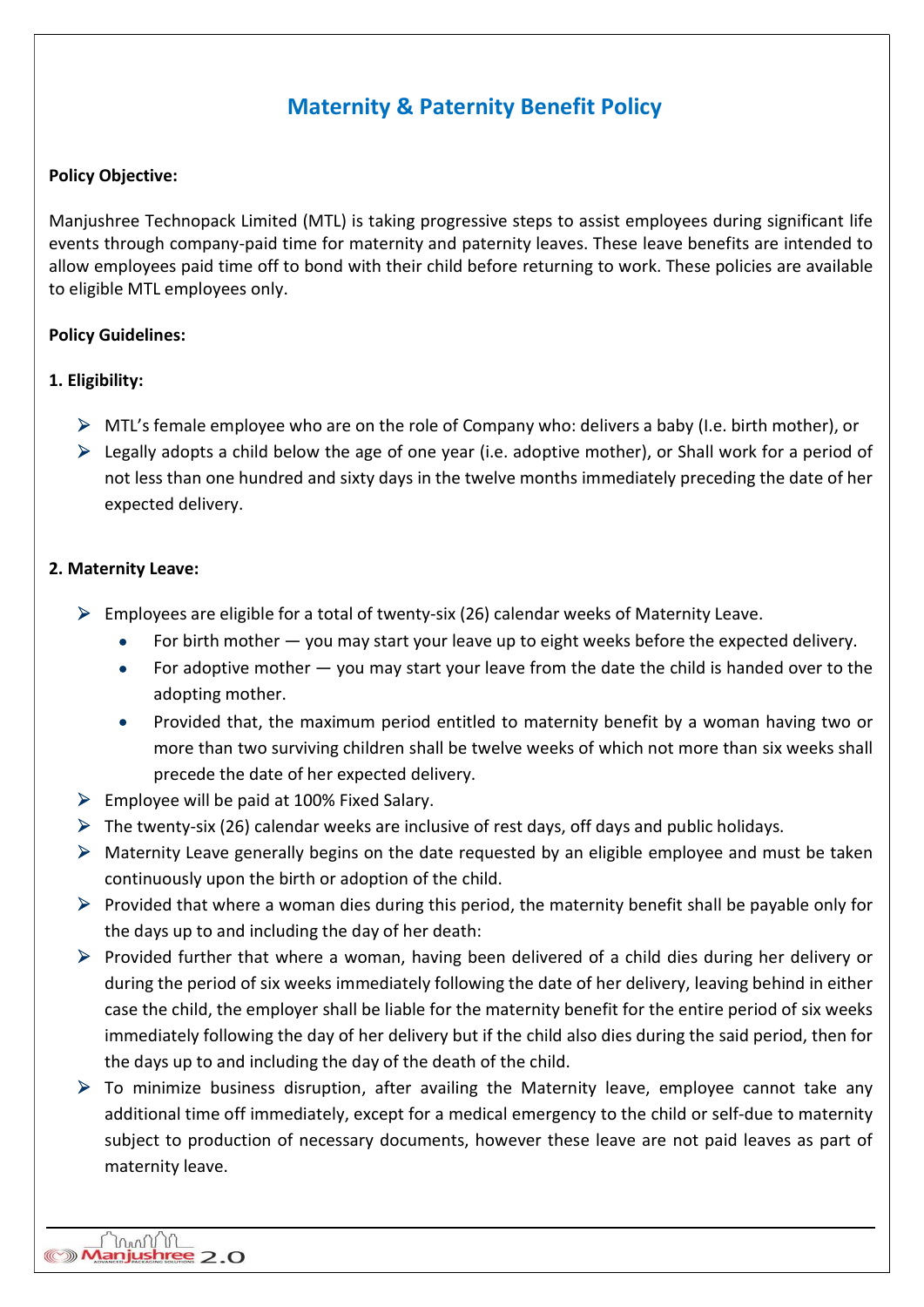#### 3. Other Leaves:

- $\triangleright$  Miscarriage leave  $\sim$  In the event of a miscarriage, up to 6 weeks of paid leave will be granted immediately following a miscarriage. Employee is not eligible for Maternity leave in this case.
- $\triangleright$  Illness arising out of pregnancy leave The Act provides for extended Maternity Leave in case of illness arising out of pregnancy, delivery, premature birth of child.
	- This leave is in addition to the period of absence allowed to woman under the Act
	- In such cases the woman, subject to production of prescribed proofs, is eligible to a maximum of one month (30 calendar days) leave in addition to the Maternity Leave.
	- A certificate from a registered medical practitioner, which needs to be validated by MTL's onsite doctor(s) must support any extension of leave beyond the Maternity Leave on medical grounds.
	- This leave can be taken during pregnancy or after delivery of the child. It does not need to be taken consecutively with the Maternity Leave. If taken after the delivery of the child, this leave must be taken before the child turns one year of age.
	- Per Section 10 of the MBT Act, 1961, this leave can only be availed based on the medical condition of the mother.
	- To minimize business disruption, after availing the Maternity leave including the one available for Illness arising out of pregnancy, employee cannot take any additional time off immediately, except for an medical emergency to the child or self-due to maternity subject to production of necessary documents, however these leave are not paid leaves as part of maternity leave.
	- If the birth mother is having the 3rd or more child, the entitlement of the 12 weeks of Maternity Leave. However, illness arising out of pregnancy leave of 30 calendar days shall be additional.

## Paternity Benefits:

## Eligibility:

(A) MTL's regular male employees who

- $\triangleright$  Is having a new born child (i.e., birth father), or
- $\triangleright$  legally adopts a child below the age of one year (i.e. adoptive father)

(B) There is no minimum service year requirement for employees to be eligible for the benefits under this policy.

#### Paternity Leave:

- $\triangleright$  Maximum number of paid paternity leave allowed under this policy 1s 3 Working Days.
- $\triangleright$  The 3 working days are inclusive of public holidays and paid time off.
- $\triangleright$  MTL-paid paternity leave must be taken as one continuous block within first two weeks of the birth or adoption of the child.
- $\triangleright$  Paternity leave shall be availed at a stretch. Part leaves are not allowed.

#### Benefits during Maternity/Paternity Leave

mmn'n Manjushree 2.0